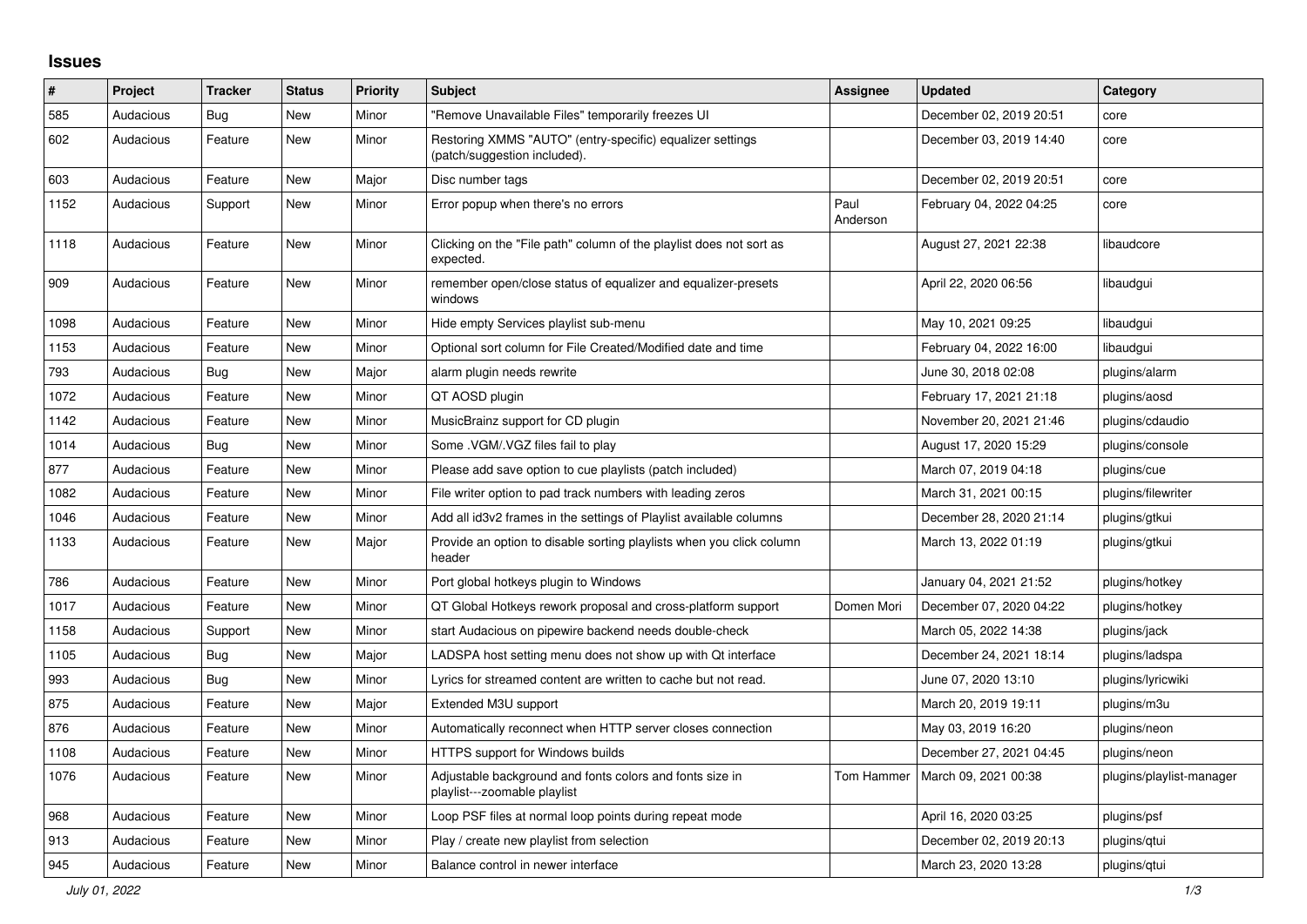| $\vert$ # | Project   | <b>Tracker</b> | <b>Status</b> | <b>Priority</b> | <b>Subject</b>                                                                                      | Assignee       | <b>Updated</b>           | Category            |
|-----------|-----------|----------------|---------------|-----------------|-----------------------------------------------------------------------------------------------------|----------------|--------------------------|---------------------|
| 429       | Audacious | Feature        | <b>New</b>    | Minor           | Please enable scrobbling to libre.fm in Scrobbler 2.0                                               |                | September 02, 2019 10:35 | plugins/scrobbler2  |
| 1106      | Audacious | Bug            | <b>New</b>    | Minor           | Could not communicate with last.fm: Error in the HTTP2 framing layer.                               |                | June 15, 2021 21:30      | plugins/scrobbler2  |
| 943       | Audacious | Feature        | New           | Minor           | Being able to add several folders to the library, and arrange that<br>Audacious recognizes symlinks |                | March 23, 2020 15:41     | plugins/search tool |
| 1088      | Audacious | Feature        | <b>New</b>    | Minor           | plugin: status icon: ADD option to select tray mouse Middle Click action                            |                | April 11, 2021 12:05     | plugins/statusicon  |
| 969       | Audacious | Feature        | New           | Minor           | streamtuner plugin: Please add column-sortability, or at least sort<br>alphabetically by 1st column |                | June 16, 2020 09:54      | plugins/streamtuner |
| 975       | Audacious | <b>Bug</b>     | <b>New</b>    | Minor           | Segfault/leak on exit with streamtuner enabled                                                      | Ariadne Conill | May 01, 2020 00:17       | plugins/streamtuner |
| 859       | Audacious | <b>Bug</b>     | <b>New</b>    | Minor           | wsz skins cannot be used on Windows                                                                 |                | January 01, 2020 02:48   | win32               |
| 1101      | Audacious | Feature        | <b>New</b>    | Major           | Please add media shortcut keys for Windows 10                                                       |                | December 03, 2021 16:31  | win32               |
| 51        | Audacious | Feature        | <b>New</b>    | Minor           | Option to inhibit suspend                                                                           |                | February 13, 2021 09:23  |                     |
| 196       | Audacious | <b>Bug</b>     | New           | Minor           | Wrong channel map when doing surround playback                                                      |                | April 13, 2021 03:48     |                     |
| 500       | Audacious | Feature        | <b>New</b>    | Minor           | fullscreen album art                                                                                |                | April 08, 2020 19:17     |                     |
| 760       | Audacious | <b>Bug</b>     | <b>New</b>    | Major           | Credits for some pre-Transifex translators are missing                                              |                | December 13, 2017 14:19  |                     |
| 784       | Audacious | <b>Bug</b>     | <b>New</b>    | Minor           | Audio jumps at the start of some tracks when playing CUE+TTA files                                  |                | April 10, 2018 02:46     |                     |
| 864       | Audacious | Feature        | New           | Minor           | Drag/drop songs into playlists displayed in the Playlist Manager                                    |                | October 29, 2019 02:14   |                     |
| 870       | Audacious | Feature        | New           | Minor           | View > Show Playlist and View > Show Playback Controls                                              |                | November 15, 2021 22:48  |                     |
| 873       | Audacious | Feature        | <b>New</b>    | Minor           | Optionally make "previous track" restart current track                                              |                | June 08, 2021 22:55      |                     |
| 882       | Audacious | Feature        | New           | Minor           | Consider adding vgmstream plugin                                                                    |                | April 07, 2021 00:47     |                     |
| 883       | Audacious | Feature        | <b>New</b>    | Minor           | Consider adding USF plugin                                                                          |                | April 07, 2021 01:00     |                     |
| 889       | Audacious | Feature        | New           | Minor           | Crossfade settings: is it possible to increase the upper limit?                                     |                | May 18, 2019 20:49       |                     |
| 899       | Audacious | Feature        | New           | Minor           | Album art (cover) as an additional columun in Qt version                                            |                | August 28, 2019 10:20    |                     |
| 907       | Audacious | Feature        | <b>New</b>    | Minor           | QtNetwork-based HTTP client                                                                         |                | October 26, 2019 13:41   |                     |
| 908       | Audacious | Feature        | New           | Minor           | Use QtXml instead of libxml2                                                                        |                | October 26, 2019 14:21   |                     |
| 918       | Audacious | Feature        | New           | Minor           | Replace libguess with libuchardet                                                                   |                | November 19, 2019 05:50  |                     |
| 924       | Audacious | Feature        | <b>New</b>    | Minor           | Option to replace playlist contents by drag and drop                                                |                | December 02, 2019 20:15  |                     |
| 955       | Audacious | Feature        | New           | Minor           | Enqueue option                                                                                      |                | April 09, 2020 03:54     |                     |
| 956       | Audacious | Feature        | <b>New</b>    | Minor           | Stream to chromecast                                                                                |                | January 11, 2021 01:19   |                     |
| 973       | Audacious | Bug            | New           | Minor           | "snd_pcm_recover failed" alsa error and "String leaked" warnings                                    |                | August 28, 2021 08:52    |                     |
| 987       | Audacious | Feature        | New           | Minor           | Closing of Search Library tool by same method as opening it                                         |                | May 13, 2020 00:15       |                     |
| 995       | Audacious | Feature        | New           | Minor           | Add star rating to songs                                                                            |                | June 16, 2020 09:56      |                     |
| 996       | Audacious | Feature        | New           | Minor           | Refine playlists when searching (search all playlists)                                              |                | June 16, 2020 09:58      |                     |
| 998       | Audacious | Feature        | <b>New</b>    | Trivial         | aacgain in aac / r128 in opus                                                                       |                | June 01, 2021 10:44      |                     |
| 1011      | Audacious | Feature        | New           | Minor           | Visible separator of folders in the playlist                                                        |                | July 18, 2020 16:10      |                     |